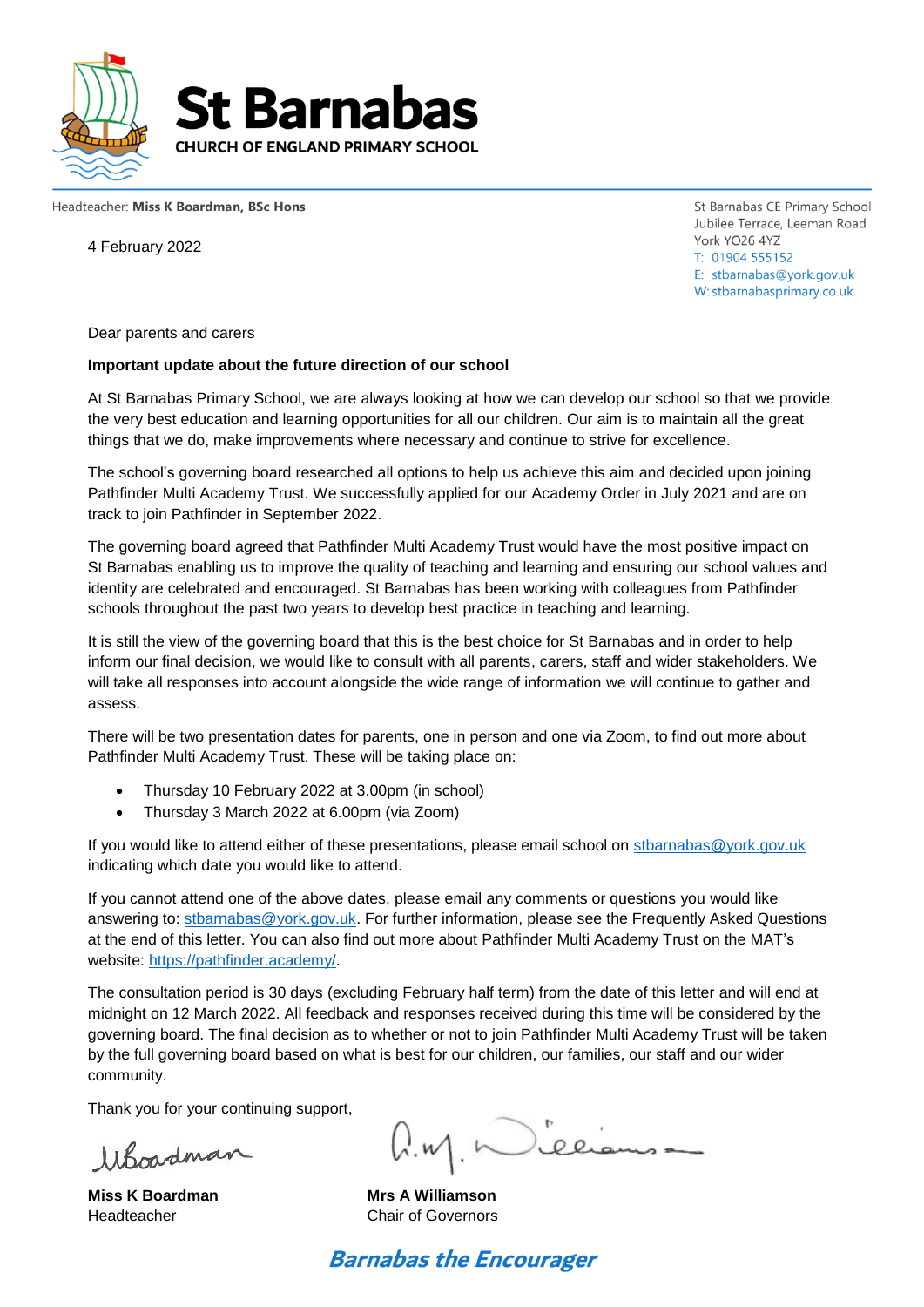# **Academisation - Frequently Asked Questions**

A MAT is a partnership of schools working collaboratively to share expertise and support each other in order to provide the very best education to all children. Schools in a MAT retain their own leadership and day to day decision making as well as having greater freedom to choose how they apply their funding and resources and how they design their curriculum.

## *What is an academy?*

An academy is a state school which is funded directly by the Department for Education rather than being directly controlled by the Local Authority. Academies have greater independence and freedom to enhance the curriculum, and expand resources for the benefit of their pupils.

## *What is a multi academy trust (MAT)?*

In recent years the government has changed the way funding is given to schools, which also means that local authorities are no longer able to provide the support and services for schools that they used to. In a multi academy trust (MAT), schools work together as a group. In Pathfinder, all schools have their own local governing committees and retain their individual characteristics, ethos and values. Joining a MAT means that we can benefit from the services and expertise provided by the MAT's Operations Team allowing the school to concentrate on the teaching and welfare of pupils. Some of the benefits of joining Pathfinder include the following:

- Pathfinder has a strong track record of improved pupil progress and outcomes as a result of the close collaboration and support which exists between schools.
- Shared buying power and economies of scale allow schools in the trust to save money on purchasing and contracts.
- Teaching and support staff benefit from the professional development and training provided through Pathfinder's career pathways programme.
- All schools have access to the services provided by Pathfinder's Operations Team which include Finance, HR, Estates and Facilities and Communications.

#### *Are all MATs the same?*

No, they vary in size and the types of schools (e.g. church school, community school, primary or secondary). Each MAT has its own vision and values and will offer different services to its school depending on their size and setup. MATs have a legal structure which includes having a board of trustees who are responsible for the overall direction and performance of the MAT and its schools.

#### *Can we just stay as we are and not become an academy?*

More than half of the schools in York have now become academies or have started the process of becoming an academy. As more schools leave the local authority it is becoming more difficult for them to support schools effectively. Staying as we are is not a realistic option for the future. Joining a MAT at this time allows us to make an informed decision on which MAT is right for our school.

# *Who is Pathfinder Multi Academy Trust?*

Pathfinder Multi Academy Trust was founded in August 2016 initially between four schools. Today the Trust is made up of ten schools (one secondary and nine primary schools) serving more than 4,000 children and their families across York.

Pathfinder is an inclusive partnership of church and community schools underpinned by a shared vision, common values and a commitment to providing an excellent education to all the young people they serve. Evidence shows that successful MATs meet the following criteria:

- Focussed on a geographical area with the right balance of schools
- Have a clear educational vision and a strong skill set
- Offer increased support and challenge for school improvement
- Promote consistency and innovation
- Articulate and live out shared values and ethos

Governors are confident that Pathfinder MAT meets all of the above criteria and that St Barnabas would continue to flourish as part of Pathfinder MAT, working with like-minded schools, whilst retaining our unique ethos and values.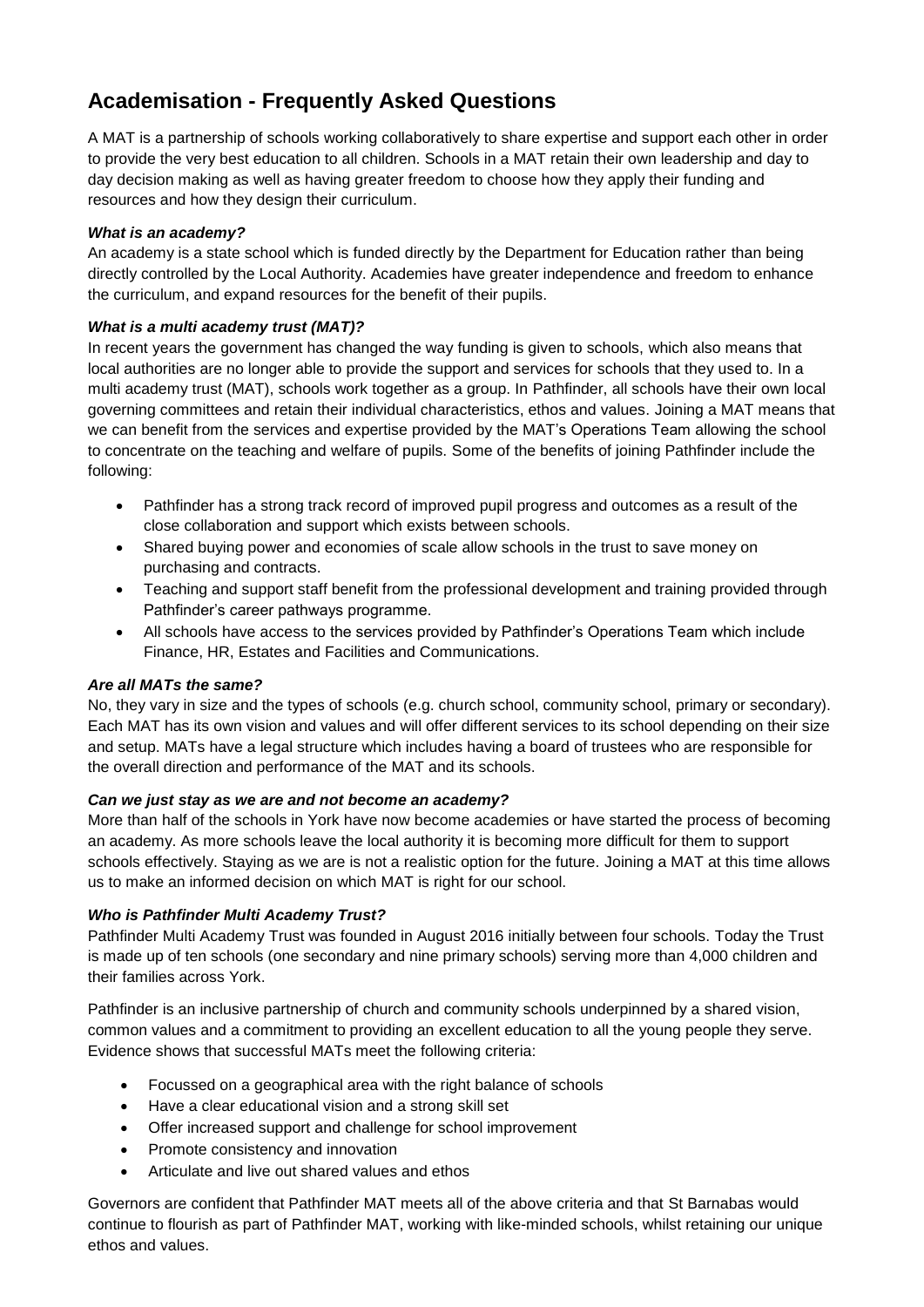## *Which schools are in Pathfinder MAT?*

- Archbishop Holgate's School
- Acomb Primary School
- Badger Hill Primary School
- Clifton with Rawcliffe Primary School
- Hempland Primary School
- Heworth CE Primary School
- New Earswick Primary School
- Rufforth Primary School
- St Lawrence's CE Primary School
- Tang Hall Primary School

# *Are there other primary academy schools in York?*

Yes. As well as the nine primary schools in Pathfinder listed above, many other primary schools in York have already become academies as part of other MATs (including Ebor Academy Trust, Hope Sentamu Learning Trust, South Bank MAT and South York MAT). These include Burton Green, Carr Junior, Forest of Galtres, Haxby Road, Hob Moor, Knavesmire, Lakeside, Osbaldwick, Park Grove, Poppleton Ousebank, Robert Wilkinson, Scarcroft, Tockwith and Woodthorpe.

# *Will our funding change?*

St Barnabas will have more control over its funding and decision-making. An academy receives its money directly from the government. This means the school has greater freedom to spend its money in a way which better meets the needs of its pupils by paying only for services which are used by the school. By becoming part of a MAT we will be able to pool our resources with other schools and choose the best way to use our funds for our children and community. Although it is not the main reason behind the proposal, as we face times of austerity, any opportunity for additional funding cannot be ignored - our school will receive:

- An initial grant to set up the MAT
- Additional per-pupil funding of approximately 2%
- The power of joint purchasing to reduce costs of services
- The opportunity to bid for grants from a central government pot, only open to academies

# *What will the changes be for my child?*

It is very unlikely that you or your child will notice any difference in their day-to-day schooling and there will be no changes to the ethos and values of our school. However, we envisage that we will be able to offer more opportunities within school and through extra-curricular opportunities due to our new collaborations with other schools.

#### *Will teaching standards change?*

Joining a MAT will enhance the continued training and development of our staff, enabling us to achieve even higher standards, and widen curriculum opportunities. St Barnabas will still be inspected by Ofsted.

# *Are there any rules about pupil admissions for academies?*

Yes. Academies have to follow the law for school admissions, special educational needs and exclusions as if they were a maintained school. Academies cannot select pupils on the basis of ability. There will be no changes to the availability of free school meals for children.

#### *Will the school name or uniform change?*

No. There is no obligation for a school to change its name or uniform on joining a multi academy trust and there are no plans to do so.

# *Who deals with complaints when schools have become academies?*

Parents or carers who have a complaint concerning their child's school would contact the headteacher directly, as they would normally do, in accordance with the school's complaints policy. If a parent is not happy with the response, they would then contact the MAT. If the parent is not happy with the MAT's response, they would contact the Education and Skills Funding Agency.